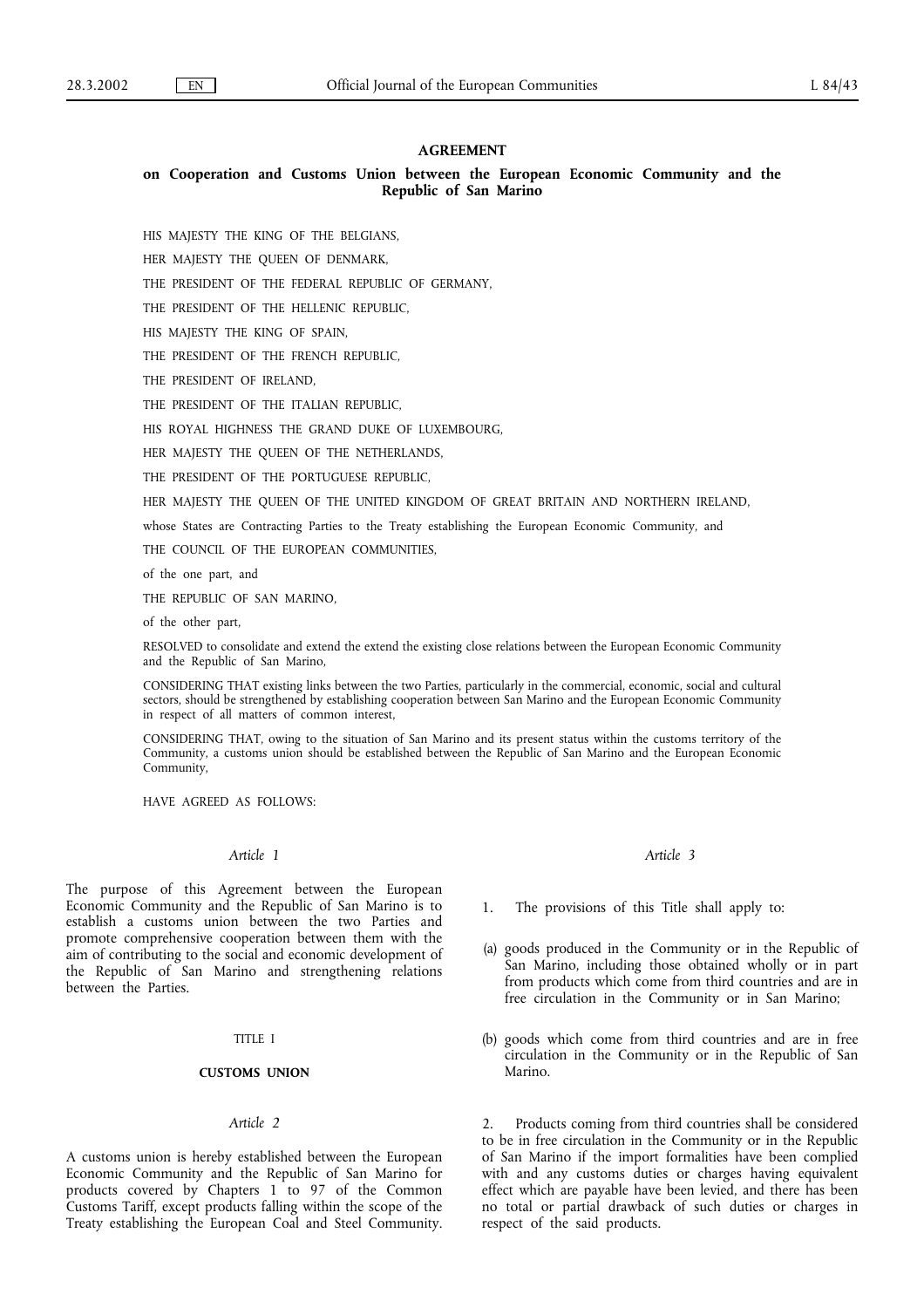# *Article 4*

The provisions of this Title shall also apply to goods obtained or produced in the Community or in the Republic of San Marino in the manufacture of which were used products coming from third countries and not in free circulation either in the Community or in San Marino. These provisions shall, however, apply to those goods only if the exporting Contracting Party levies the customs duties laid down in the Community for third country products used in their manufacture.

### *Article 5*

1. The Contracting Parties shall refrain from introducing between themselves any new customs duties on imports or exports or charges having equivalent effect.

2. The Republic of San Marino also undertakes not to adjust duties referred to in paragraph 1 as applied to imports from the Community on 1 January 1991, without prejudice to existing commitments between San Marino and Italy pursuant to the Exchange of Letters of 21 December 1972.

### *Article 6*

1. Trade between the Community and the Republic of San Marino shall be exempt from all import and export duties and charges having equivalent effect, subject to the provisions of paragraphs 2 and 3.

2. In order that the charges having equivalent effect currently applied to imports from the Community may be abolished on 1 January 1996, the Republic of San Marino undertakes to introduce, within six months of the entry into force of this Agreement, a supplementary tax corresponding to that currently levied on imported goods, to be chargeable on domestic products intended for home consumption. The supplementary tax will apply in full on the above date. It shall be applicable as a countervailing measure and shall be calculated on the added value of domestic products at rates equal to those applied to imported goods of a similar kind.

- 3. (a) On the entry into force of the Agreement, the Community, with the exception of the Kingdom of Spain and the Portuguese Republic, shall admit imports from the Republic of San Marino exempt from customs duty.
	- (b) From the entry into force of the Agreement, the Kingdom of Spain and the Portuguese Republic shall apply the same customs duties in respect of the Republic of San Marino as they apply in respect of the Community as constituted on 31 December 1985.

4. In trade in agricultural products between the Community and San Marino, the Republic of San Marino undertakes to adopt Community veterinary, plant health and quality regulations where necessary for the proper functioning of the Agreement.

#### *Article 7*

1. From the entry into force of the Agreement the Republic of San Marino shall apply in respect of countries not members of the Community:

- the Common Customs Tariff,
- laws, regulations and administrative provisions applicable to customs matters in the Community and necessary for the proper functioning of the customs union,
- the common commercial policy of the Community,
- Community regulations on trade in agricultural products covered by Annex II to the Treaty establishing the European Economic Community, with the exception of refunds and compensatory amounts accorded for exports,
- Community veterinary, plant health and quality regulations where necessary for the proper functioning of the Agreement.

The provisions referred to in this paragraph shall be those applicable at the time in the Community.

The provisions referred to in the second to fifth indents of paragraph 1 shall be determined in greater detail be the Cooperation Committee.

3. By way of derogation from the first indent of paragraph 1, publications, works of art, scientific or teaching materials and medical supplies or equipment offered to the Government of the Republic of San Marino, insignia, medals, stamps, printed matter and other similar objects or paper destined for use by the Government shall be exempt from customs duties.

### *Article 8*

- 1. (a) Over a period of five years from the entry into force of the Agreement, and beyond that period if no agreement can be reached in accordance with 1(b), the Republic of San Marino shall authorise the Community, acting on behalf of, and for, San Marino, to carry out customs clearance formalities, in particular release for free circulation of products sent from third countries to San Marino. Such formalities will be effected by Community customs offices.
	- (b) At the end of this period, and under Article 26, the Republic of San Marino may exercise its right to carry out customs clearance formalities, following agreement of the Contracting Parties.

2. Where import duties are payable on goods pursuant to paragraph 1, these duties shall be levied on behalf of the Republic of San Marino. San Marino shall undertake not to refund these sums directly or indirectly to the parties concerned, subject to the provisions of paragraph 4.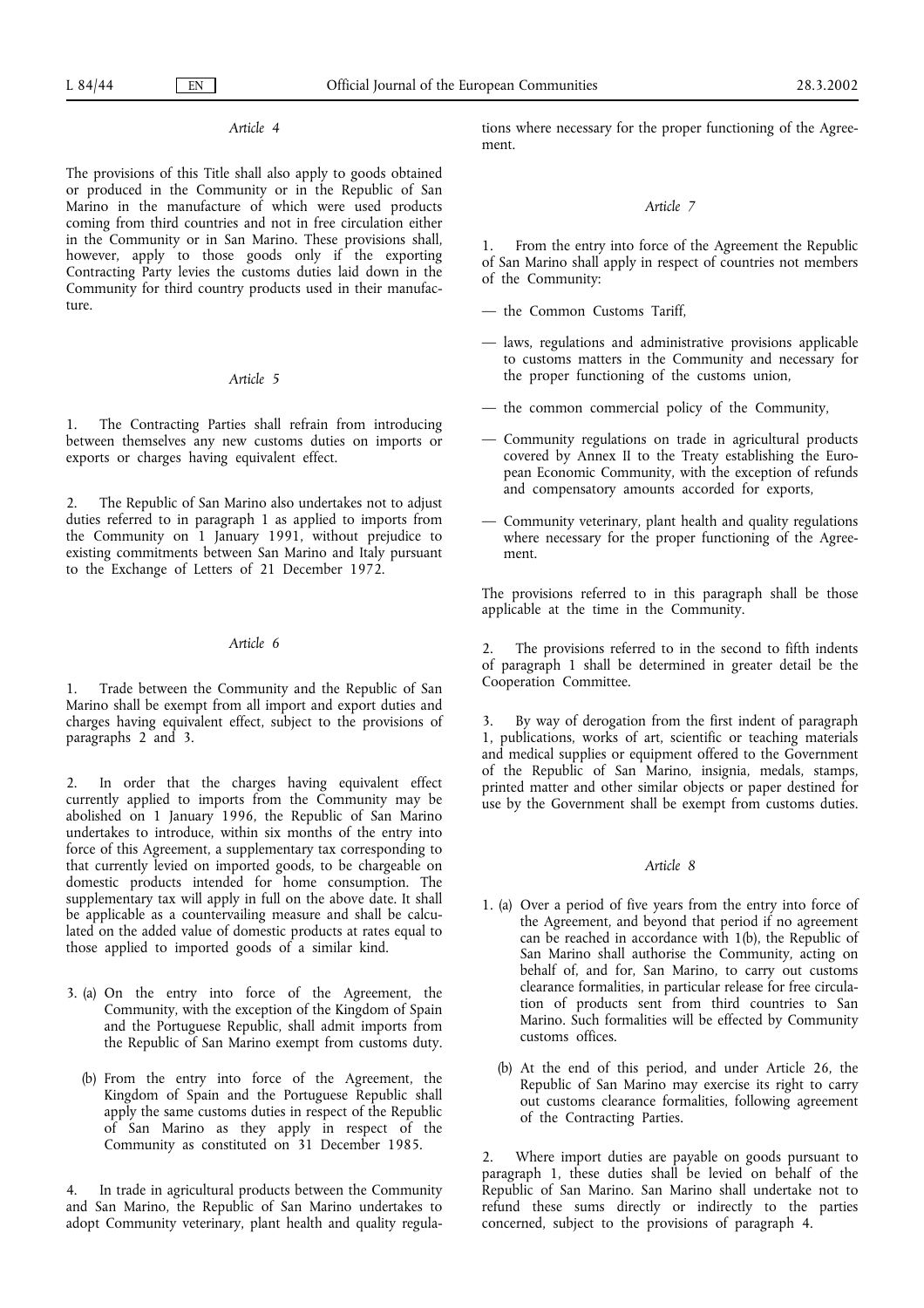- 3. The Cooperation Committee shall decide on:
- (a) possible changes to the list of the customs offices competent to clear the goods referred to in paragraph 1 and the procedure for forwarding the said goods to the Republic of San Marino;
- (b) the arrangements for assigning to the San Marino Exchequer the amounts collected in accordance with paragraph 2, and the percentage to be deducted by the European Economic Community to cover administrative costs in accordance with the relevant regulations in force within the Community;
- (c) any other arrangements necessary for the proper implementation of this Article.

The taxes and levies on imports of agricultural products may be used by San Marino for aiding production or exports. San Marino undertakes, however, not to accord higher export refunds or compensatory amounts than those accorded by the European Economic Community for exports to third countries.

### *Article 9*

Quantitative restrictions on imports and exports and all measures having equivalent effect between the Community and the Republic of San Marino shall be prohibited from the entry into force of the Agreement.

#### *Article 10*

The Agreement shall not preclude prohibitions or restrictions on imports, exports or goods in transit justified on grounds of public morality, public policy or public security, the protection of health and life of humans, animals or plants, the protection of national treasures possessing artistic, historic or archaeological value, the protection of industrial or commercial property, or controls relating to gold and silver. Such prohibitions or restrictions shall not, however, constitute a means of arbitrary discrimination or a disguised restriction on trade between the Contracting Parties.

#### *Article 11*

The Contracting Parties shall refrain from any domestic tax measure or practice leading directly or indirectly to discrimination between the products of one Contracting Party and similar products from the other Contracting Party.

Products sent to the territory of one of the Contracting Parties shall not be eligible for a refund of domestic charges which is higher than the charges which have been levied directly or indirectly.

# *Article 12*

1. If serious disturbances arise in any sector of the economy of one of the Contracting Parties, the Contracting Party concerned may take the necessary safeguard measures in accordance with the procedures, and subject to the conditions, of the paragraphs below.

2. In the case referred to in paragraph 1, before taking the measures provided for therein or, in the cases covered by paragraph 3, as soon as possible, the Contracting Party in question shall provide the Cooperation Committee with all relevant information required for a detailed examination of the situation with a view to seeking a solution acceptable to the Contracting Parties. At the request of the other Contracting Party, consultations shall take place within the Cooperation Committee before the Contracting Party concerned takes appropriate measures.

3. Where exceptional circumstances require immediate action making prior examination impossible, the Contracting Party concerned may apply forthwith such precautionary measures as are strictly necessary to remedy the situation.

4. In the selection of measures, priority must be given to those which least disturb the functioning of the Agreement. Such measures must not exceed the limits of what is strictly necessary to counteract the difficulties that have arisen.

The safeguard measures must be notified immediately to the Cooperation Committee, which shall hold regular consultations on them, particularly with a view to their abolition as soon as circumstances permit.

### *Article 13*

1. In addition to the cooperation provided for in Article 23(8), the administrative authorities of the Contracting Parties responsible for implementing the provisions of this Agreement shall assist each other in other cases so as to ensure compliance with the provisions.

Procedures for the application of paragraph 1 shall be laid down by the Cooperation Committee.

### TITLE II

#### **COOPERATION**

# *Article 14*

The Community and the Republic of San Marino shall institute cooperation with the aim of strengthening existing links between them on as broad a basis as possible for the mutual benefit of the Parties, taking account of their respective powers. Cooperation shall focus on the priority areas referred to in Articles 15 to 18 of this Title.

#### *Article 15*

The Contracting Parties undertake to encourage the growth and diversification of the industrial and services sectors of the economy of San Marino, focusing their cooperation activities on small and medium-sized enterprises.

#### *Article 16*

The Contracting Parties undertake to cooperate on matters relating to environmental protection and improvement with the aim of resolving the problems caused by contamination of water, soil and air, by erosion and by deforestation. They will pay special attention to the problems of pollution in the Adriatic Sea.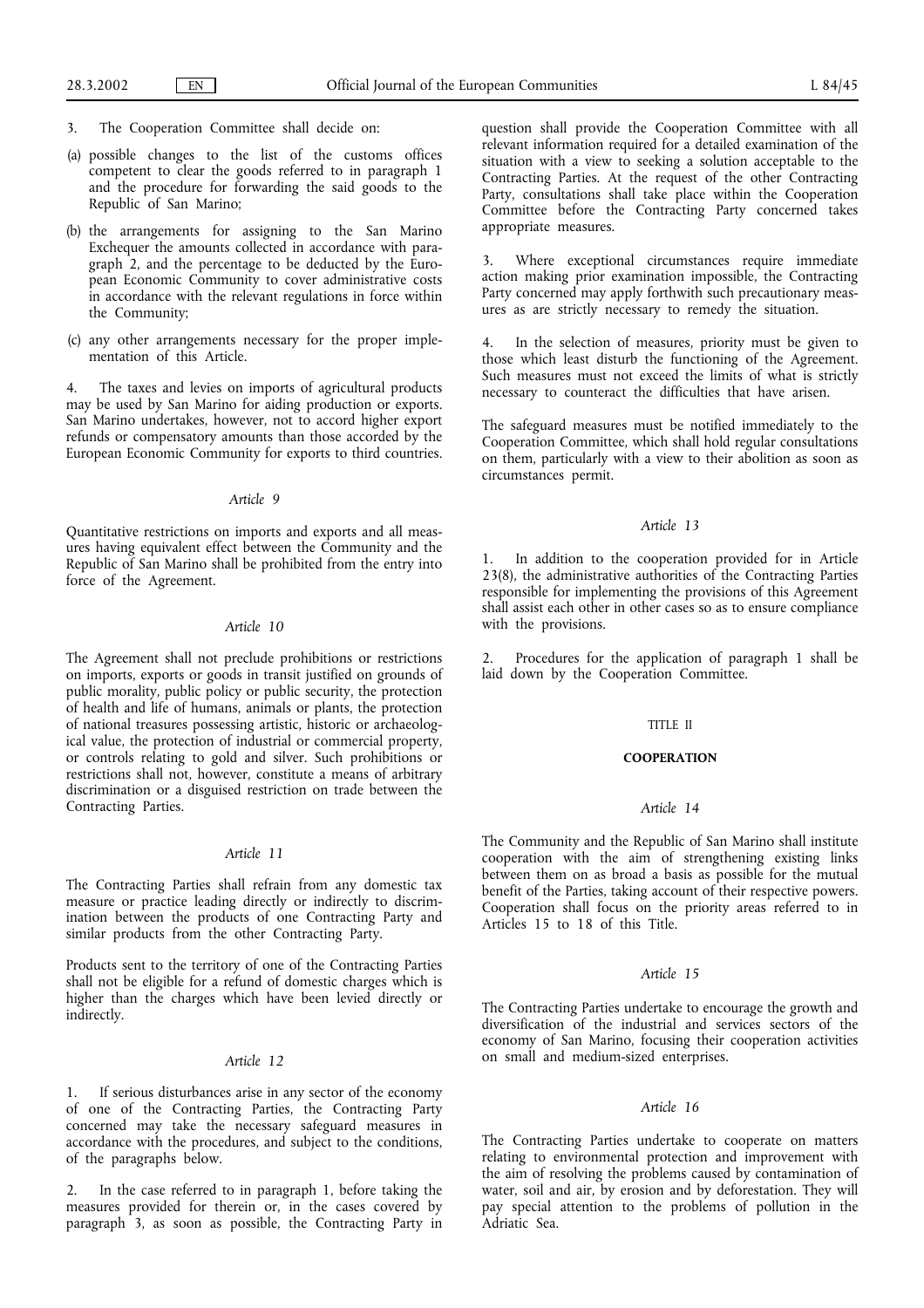# *Article 17*

In accordance with their respective laws, the Contracting Parties shall support cooperation in the tourism sector through operations such as the exchange of officials and experts on tourism, exchanges of information and tourist statistics, and training in hotel management and administration. In this context, the Contracting Parties shall pay particular attention to the promotion of out-of-season tourism in San Marino.

### *Article 18*

The Contracting Parties agree to undertake joint operations in communications, information and cultural matters to strengthen existing links between them.

Such operations may take the following forms:

- exchanges of information on subjects of mutual interest in the fields of culture and information,
- events of a cultural nature,
- cultural exchanges,
- academic exchanges.

### *Article 19*

The Contracting Parties may enlarge the scope of this Agreement by mutual consent in order to supplement the areas of cooperation through agreements on specific sectors or activities.

#### TITLE III

### **SOCIAL PROVISIONS**

# *Article 20*

The treatment accorded by each Member State to workers of San Marino nationality employed in its territory shall be free from any discrimination based on nationality in relation to its own nationals as regards working conditions or remuneration.

The Republic of San Marino shall accord the same treatment to workers who are nationals of a Member State and employed in its territory.

### *Article 21*

1. Subject to the provisions of the following paragraphs, workers of San Marino nationality and any members of their families living with them shall enjoy, in the field of social security, treatment free from discrimination based on nationality in relation to nationals of Member States in which they are employed.

2. All periods of insurance, employment or residence completed by such workers in the various Member States shall be added together for the purpose of pensions and annuities in respect of old age, death and invalidity, and also for the purpose of medical care for the workers and for members of their families resident in the Community.

The workers in question shall receive family allowances for members of their families who are resident in the Community.

4. The workers in question shall be able to transfer freely to San Marino, at the rates applied by virtue of the law of the debtor Member State or States, any pensions or annuities in respect of disability, old age, death, industrial accident or occupational disease.

5. The Republic of San Marino shall accord to workers who are nationals of a Member State and employed in its territory, and to members of their families, treatment similar to that specified in paragraphs 1, 3 and 4.

### *Article 22*

1. Before the end of the first year following the entry into force of this Agreement, the Cooperation Committee shall adopt provisions to implement the principles set out in Article 21.

2. The Cooperation Committee shall adopt detailed rules for administrative cooperation providing the necessary management and control guarantees for the application of the provisions referred to in paragraph 1.

3. The provisions adopted by the Cooperation Committee shall not affect the rights or obligations arising from bilateral agreements between San Marino and Member States of the Community where those agreements provide for more favourable treatment of nationals of San Marino or the Member States.

### TITLE IV

### **GENERAL AND FINAL PROVISIONS**

#### *Article 23*

1. A Cooperation Committee is hereby set up with responsibility for administering the Agreement and ensuring that it is properly implemented. To that end it shall formulate recommendations. It shall take decisions in the cases provided for in the Agreement. The decisions shall be executed by the Contracting Parties in accordance with their own regulations.

2. With a view to the proper implementation of the Agreement, the Contracting Parties shall carry out exchanges of information and, at the request of either Party, shall consult together in the Cooperation Committee.

The Cooperation Committee shall draw up its own rules of procedure.

4. The Cooperation Committee shall be composed, on the one hand, of representatives of the Commission, assisted by delegates of the Member States and, on the other, of representatives of the Republic of San Marino.

5. The Cooperation Committee shall take decisions by common accord.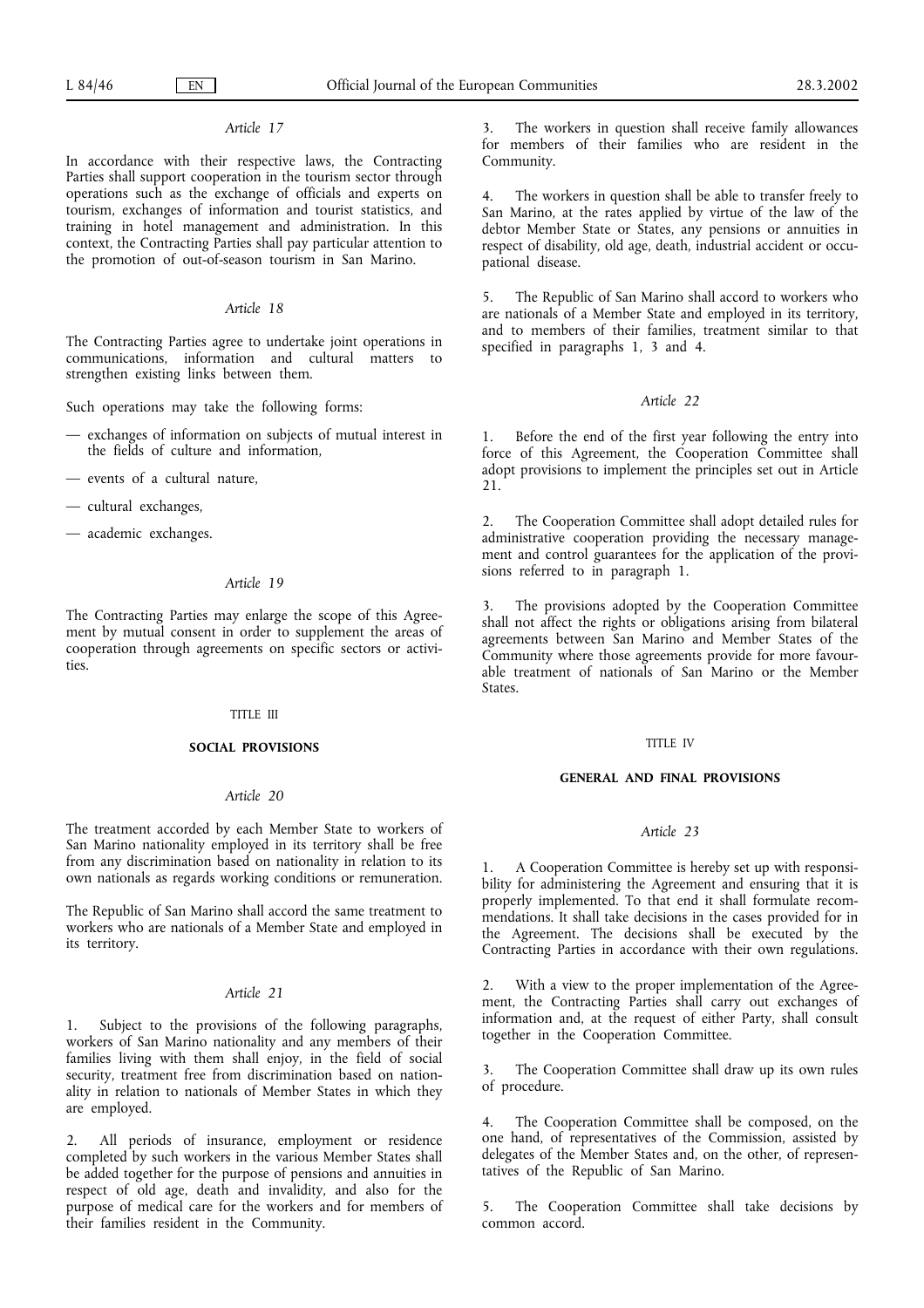6. The Cooperation Committee shall be chaired by each of the Contracting Parties in turn in accordance with the arrangements to be established in its Rules of Procedure.

The Cooperation Committee shall meet at the request of either of the Contracting Parties, to be lodged at least one month before the date of the intended meeting. Where the Committee is convened under Article 12, it shall meet within eight working days of the date on which the date is lodged.

8. In accordance with the procedure laid down in paragraph 1, the Cooperation Committee shall establish methods of administrative cooperation for the purposes of applying Articles 3 and 4, taking as a basis the methods adopted by the Community in respect of trade between the Member States.

#### *Article 24*

1. Any disputes arising between the Contracting Parties over the interpretation of the Agreement shall be put before the Cooperation Committee.

2. If the Cooperation Committee does not succeed in settling the dispute at its next meeting, each Party may notify the other of the designation of an arbitrator; the other Party shall then be required to designate a second arbitrator within two months.

The Cooperation Committee shall designate a third arbitrator.

The arbitrators' decisions shall be taken by majority vote.

Each Party in the dispute shall be required to take the measures needed to ensure the application of the arbitrators' decision.

#### *Article 25*

In trade covered by the Agreement:

- the arrangements applied by the Republic of San Marino in respect of the Community may not give rise to any discrimination between the Member States, their nationals, or their companies,
- the arrangements applied by the Community in respect of San Marino may not give rise to any discrimination between San Marino nationals or companies.

### *Article 26*

This Agreement is concluded for an unlimited duration. Within no more than five years of its entry into force, the two Parties shall begin consultations to examine the results of its application and, if necessary, open negotiations on its amendment in the light of that examination.

#### *Article 27*

Either Contracting Party may denounce this Agreement by notifying the other Contracting Party in writing. In that case, the Agreement shall cease to have effect six months after the date of such notification.

### *Article 28*

This Agreement replaces provisions of agreements concluded between Member States of the Community and the Republic of San Marino that conflict with it, or which are identical.

#### *Article 29*

This Agreement shall apply, on the one hand, to the territories in which the Treaty establishing the European Economic Community is applied and under the conditions laid down in that Treaty and, on the other, to the territory of the Republic of San Marino.

# *Article 30*

This Agreement will be approved by the Contracting Parties in accordance with their own procedures.

This Agreement shall enter into force on the first day of the second month following notification that the procedures referred to in the first subparagraph have been complied with.

#### *Article 31*

The Annex to this Agreement shall form an integral part thereof.

#### *Article 32*

This Agreement is drawn up in two originals in the Danish, Dutch, English, French, German, Greek, Italian, Portuguese and Spanish languages, each text being equally authentic.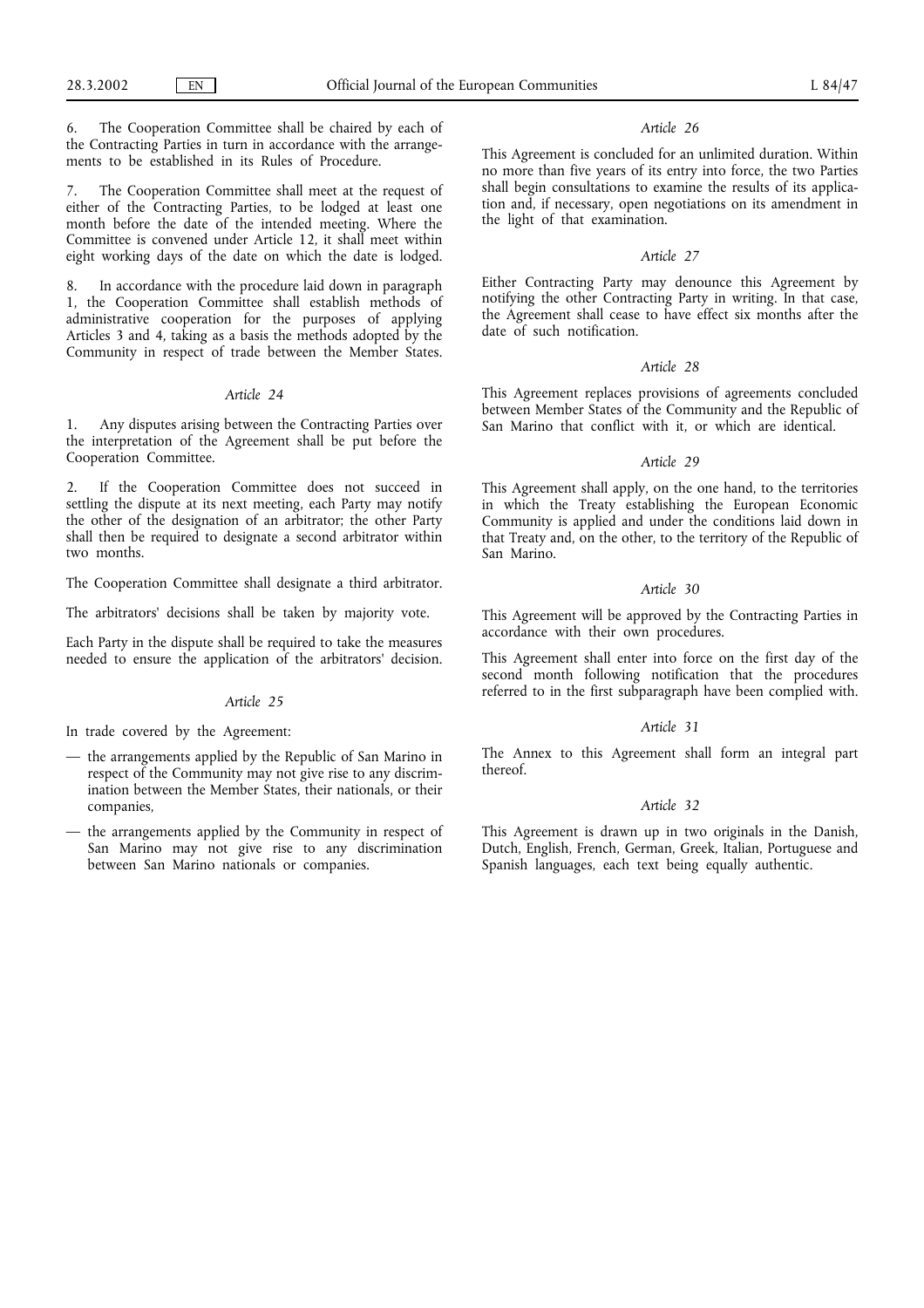Hecho en Bruselas, el dieciséis de diciembre de mil novecientos noventa y uno. Udfærdiget i Bruxelles, den sekstende december nitten hundrede og enoghalvfems. Geschehen zu Brüssel am sechzehnten Dezember neunzehnhunderteinundneunzig. Έγινε στις Βρυξέλλες, στις δέκα έξι ∆εκεµβρίου χίλια εννιακόσια ενενήντα ένα. Done at Brussels on the sixteenth day of December in the year one thousand nine hundred and ninety-one. Fait à Bruxelles, le seize décembre mil neuf cent quatre-vingt-onze. Fatto a Bruxelles, addì sedici dicembre millenovecentonovantuno. Gedaan te Brussel, de zestiende december negentienhonderd eenennegentig. Feito em Bruxelas, em dezasseis de Dezembro de mil novecentos e noventa e um.

Pour Sa Majesté le Roi des Belges Voor Zijne Majesteit de Koning der Belgen

For Hendes Majestæt Danmarks Dronning

Vansol

Für den Präsidenten der Bundesrepublik Deutschland

Hem-mi frans

Για τον Πρόεδρο της Ελληνικής ∆ηµοκρατίας

 $\int$  and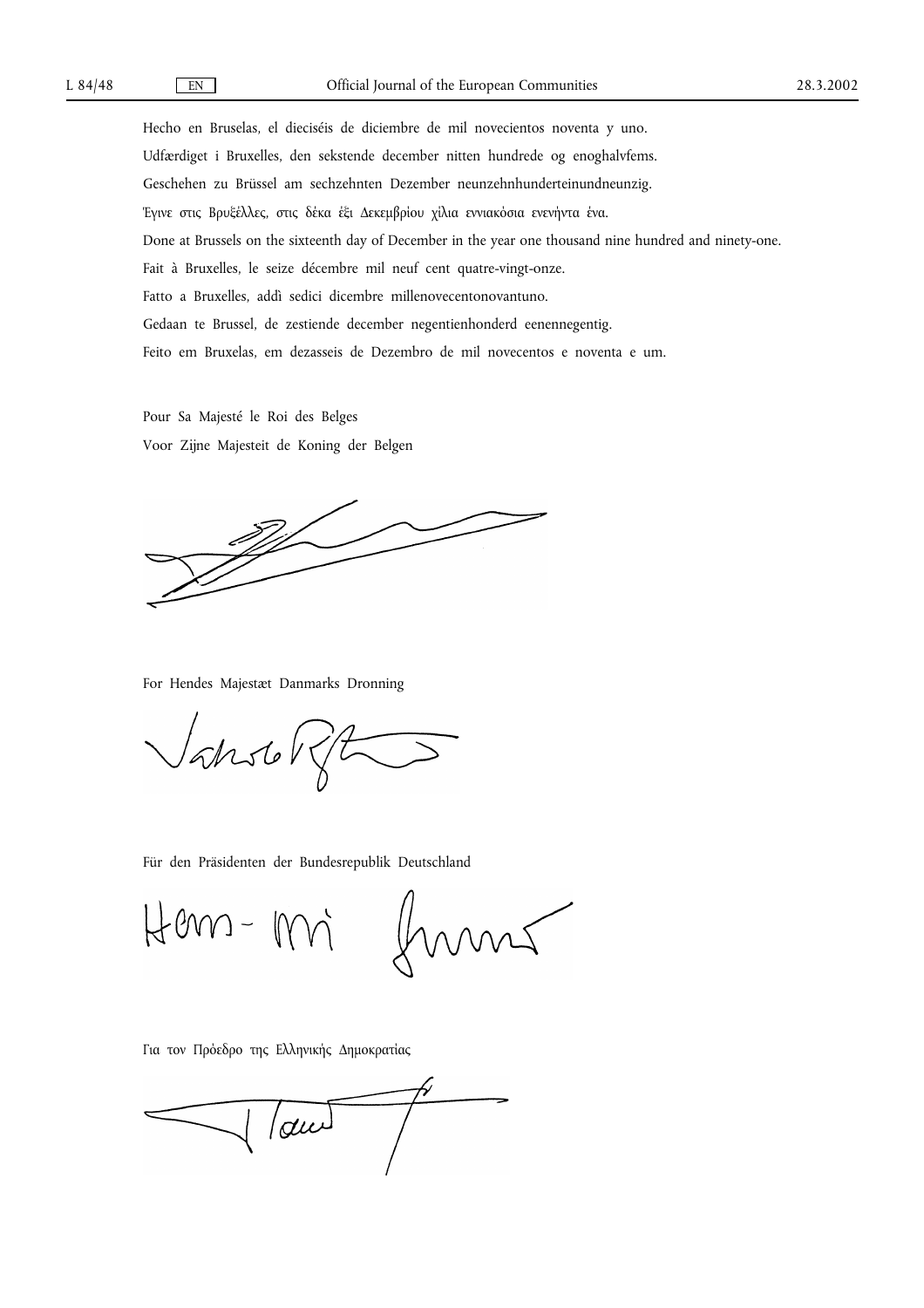Por Su Majestad el Rey de España

Pour le Président de la République française

For the President of Ireland Thar ceann Uachtarán na hEireann

Rodraic Mucheman

Per il presidente della Repubblica italiana

Jc. 62 Michels

Pour Son Altesse Royale le Grand-Duc de Luxembourg



Voor Hare Majesteit de Koningin der Nederlanden

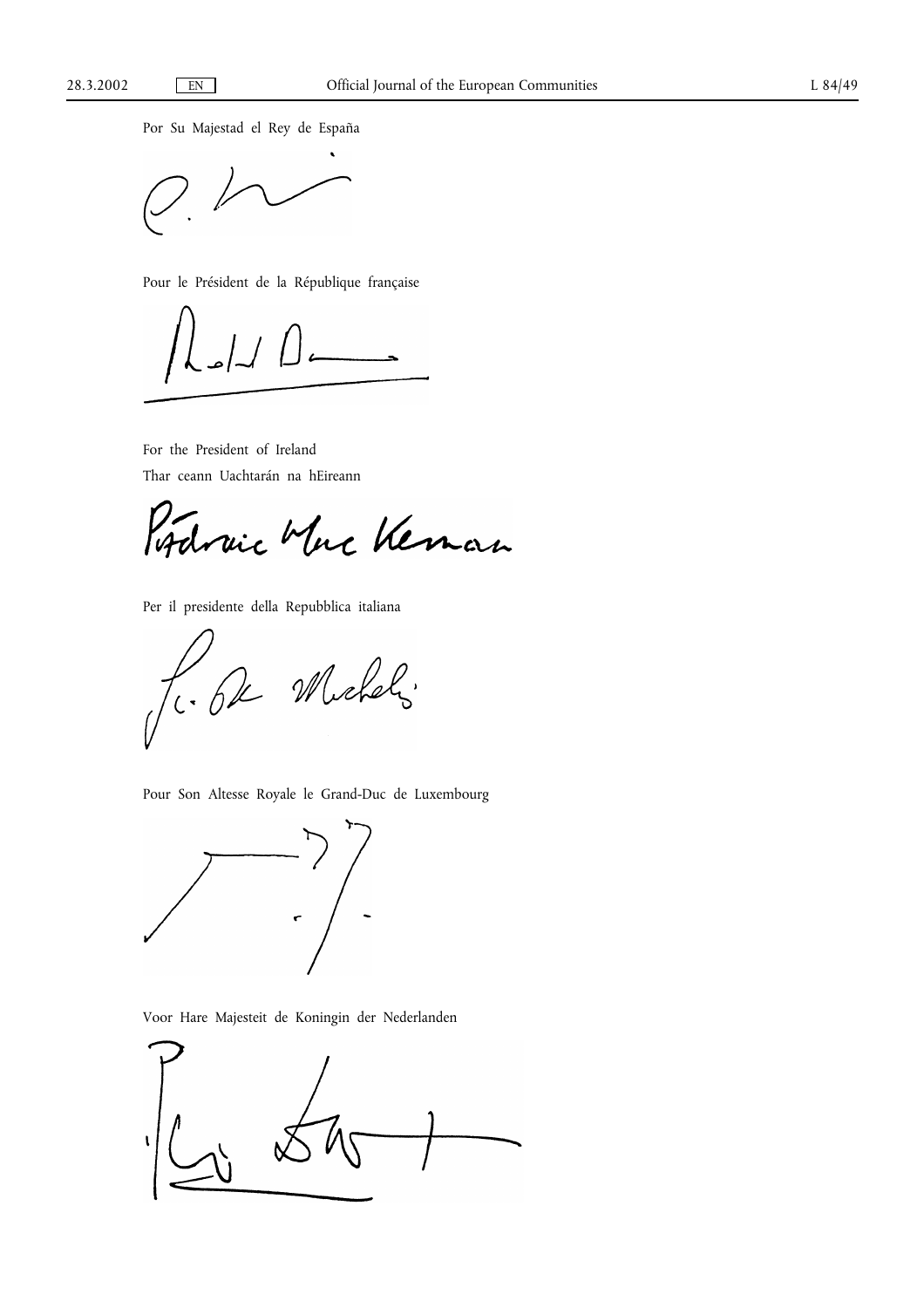Pelo Presidente da República Portuguesa



For Her Majesty the Queen of the United Kingdom of Great Britain and Northern Ireland



Por el Consejo de las Comunidades Europeas For Rådet for De Europæiske Fællesskaber Für den Rat der Europäischen Gemeinschaften Για το Συµβούλιο των Ευρωπαϊκών Κοινοτήτων For the Council of the European Communities Pour le Conseil des Communautés européennes Per il Consiglio delle Comunità europee Voor de Raad van de Europese Gemeenschappen Pelo Conselho das Comunidades Europeias

 $L_{\infty}$ 

Per la Repubblica di San Marino

febrofetts'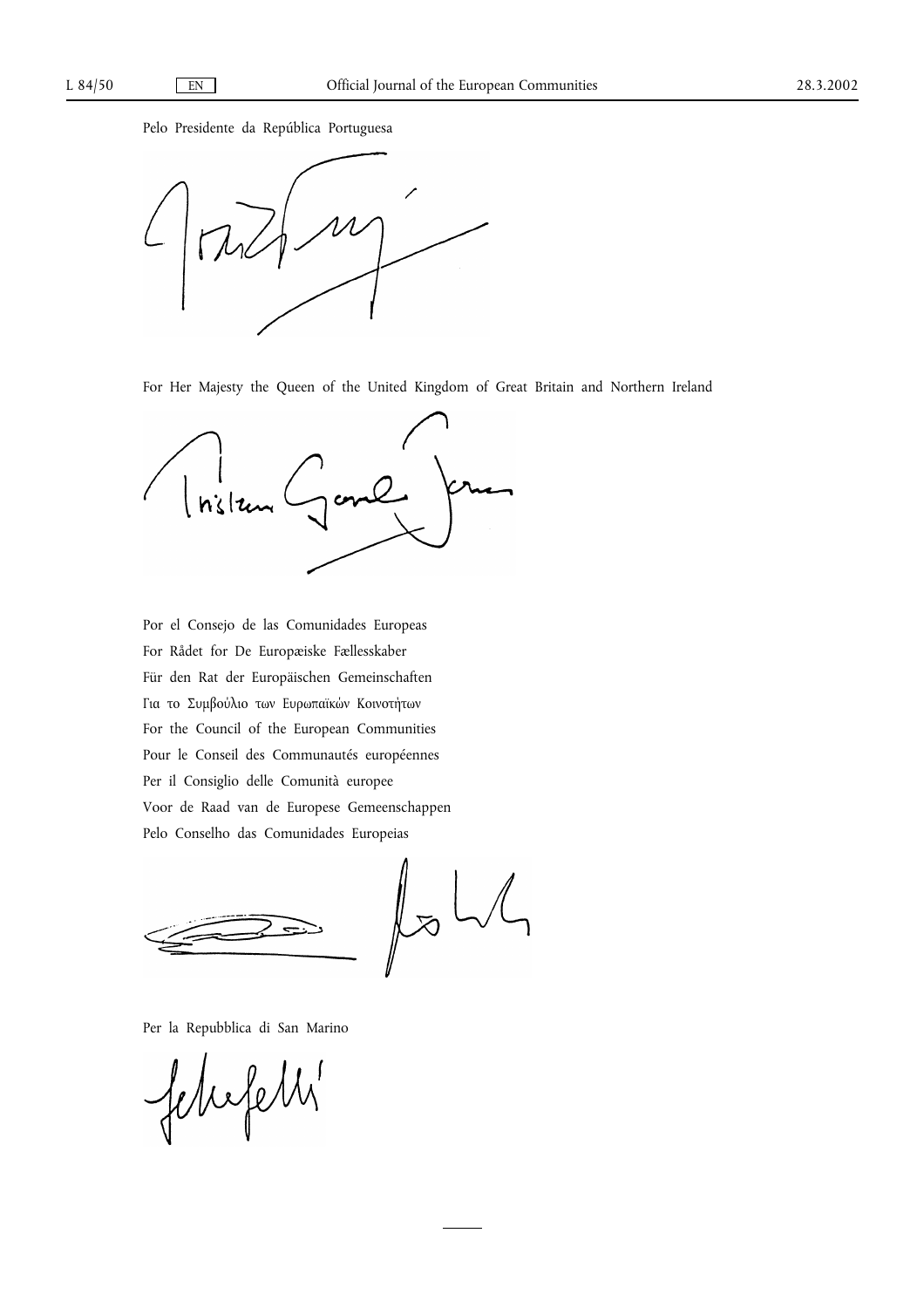# *ANNEX*

# **List of customs offices referred to in Article 8(1)(a)**

Livorno Ravenna Rimini Trieste